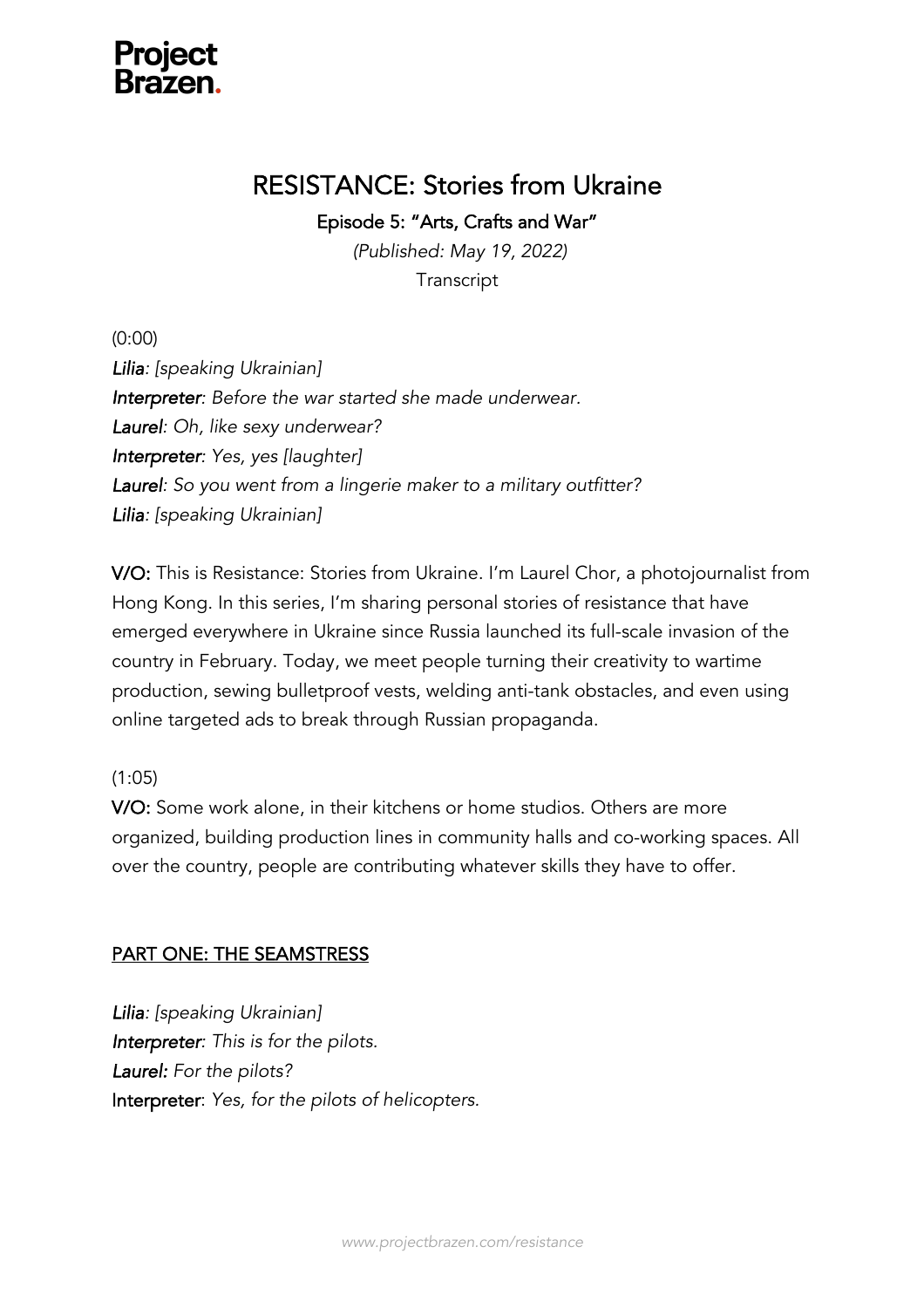V/O: In a matter of weeks, Lilia has transformed her home sewing studio into a wartime production shop. We're in Lisnyky, a sleepy village south of Kyiv. Lilia is 36, and dressed in a cozy, copper-colored, sweatsuit she made herself. The silk and lace she used for making lingerie are packed away now, replaced with tough camo-patterned fabric and rolls of velcro. The back wall is covered with spools of colorful thread. In the corner there are women's mannequins. And on a cutting table there's a pile of freshly made bulletproof vests.

### (2:10)

#### *Lilia: [speaking Ukrainian]*

*Interpreter: She is growing in the times when she can switch from the lingerie to the body armour, she realised that it's only good for her and for her skills.* 

V/O: The bullet proof vests look just as good as ones made in a factory. Lilia has perfected her designs over time.

### *Laurel: How did you learn to make this?*

#### *Lilia: [speaking Ukrainian]*

*Interpreter: The main thing how she learned how to do the body armour is communicate with the soldiers. She gave her product to the soldiers - soldiers wear it, soldiers try it and they give it back and she try to something modify.*

#### (3:00)

V/O: One of these soldiers is her husband. In peacetime, he's a construction worker. But now, he's serving in Ukraine's territorial defense. Lilia shows me the pieces that go into the vests, like small fabric triangles and metal clasps – those will be sewn into pockets for carrying grenades.

All day, she works alone in this small studio. I ask her how long it takes to put one of these vests together.

#### *Lilia: [speaking Ukrainian]*

*Interpreter: In the first days, one vest she made for one and a half day … but now she can do two of them for one day.* 

(3:50)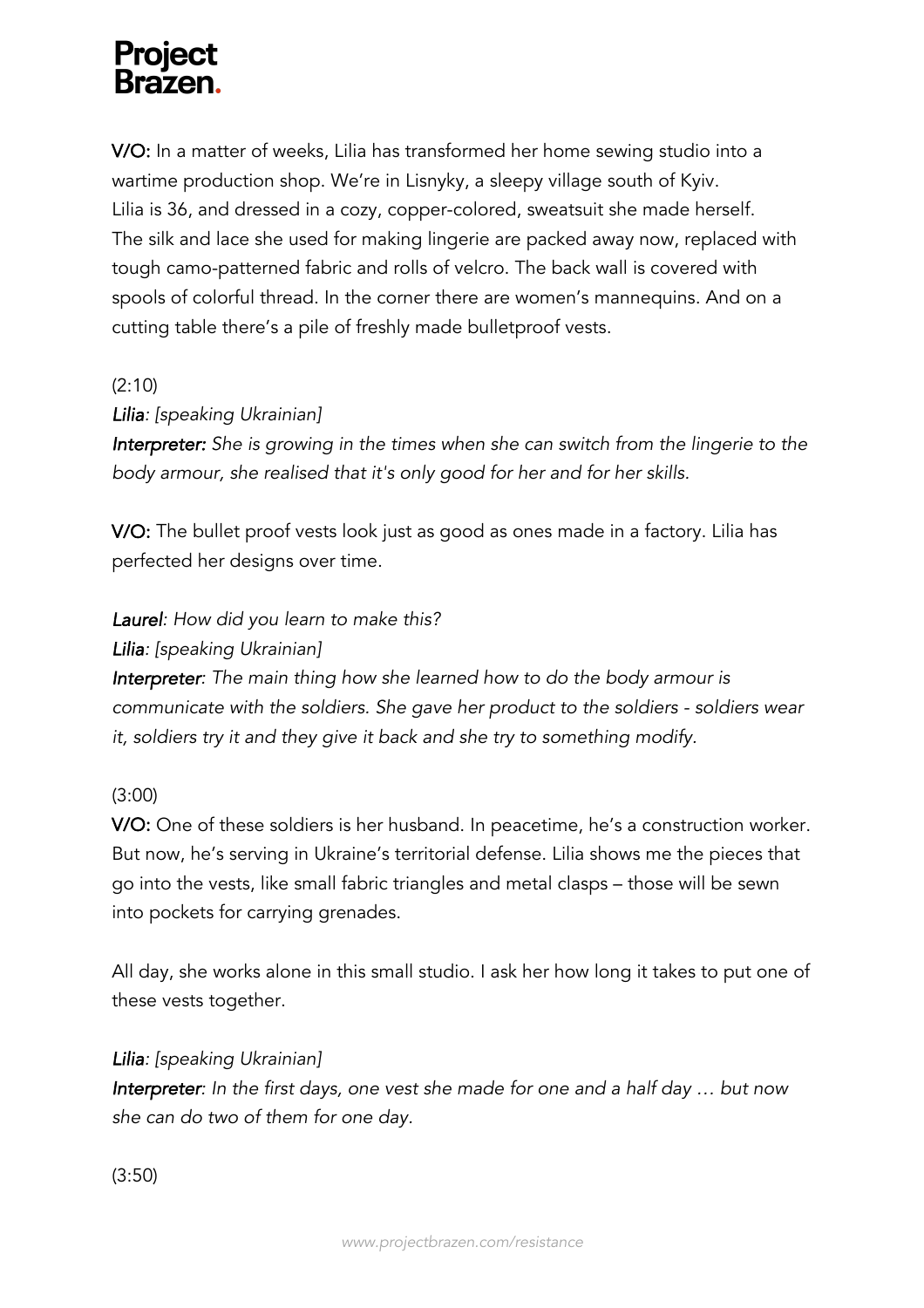VO: Once complete, armour plates slip into the vests. Plates are expensive and hard to come by these days, so neighbors in the village are welding together scrap metal to make their own. I'm blown away that all these regular people have transitioned to war manufacturing so quickly. But Lilia tells me this isn't their first time.

### *Lilia: [speaking Ukrainian]*

*Interpreter: She was a volunteer, she repaired military clothes and made body armour, from 2014 when there was conflict in the Donbas. So from that time, she has experience how to make this body armour.* 

V/O: I ask Lilia if she'd ever imagined that she'd one day be using her skills to churn out military kit.

#### *Lilia: [speaking Ukrainian]*

V/O: She tells me never. At least until eight years ago, when fighting first broke out with pro-Russian separatists in the east.

#### *Lilia: [speaking Ukrainian]*

V/O: But after that, she says, she realised that Ukrainian women can do *anything*.

#### (5:00)

### PART TWO: THE TOUR

V/O: I drive from Kyiv's rural outskirts to the center of the city, and arrive at Kosmos Tabir, which means Space Camp in Ukrainian. It's a creative co-working space in an old shipyard.

*Laurel: Hi. Hello. Cool space… Oh my gosh, so many people Yehor: This is the front door of Kosmos Tabir Laurel: So, how many, how many people live here? Yehor: About 20 to 25…*

VO: This place is a kind of hipster haven for artists. In the parking lot out front, there's an all-white, stretch limo with serious 90s vibes. As I step inside, I can see art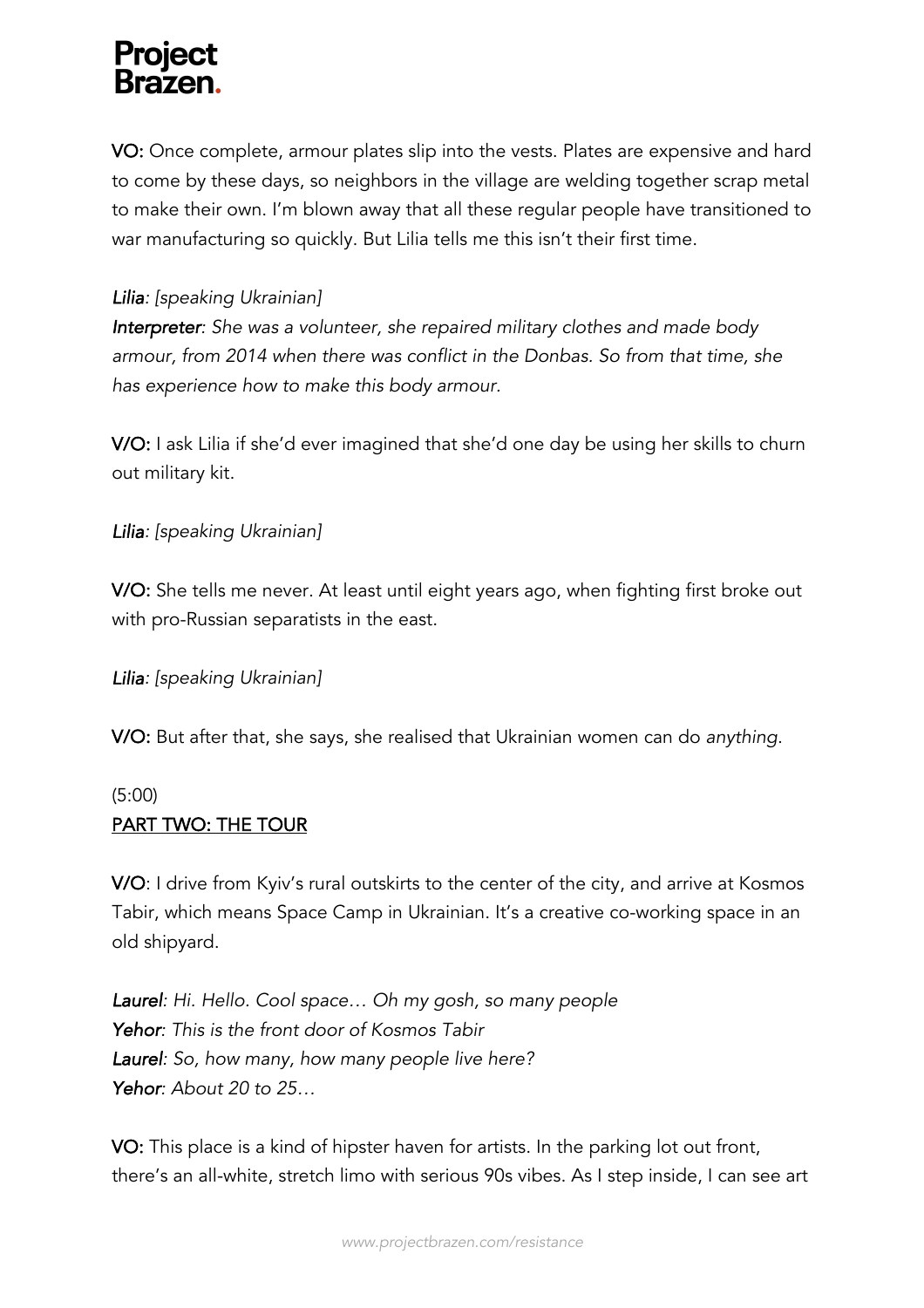*everywhere*. The stairwell is lined with drawings made in the first days of the invasion, a sort of visual diary of the war. There's one of Vitaliy Klitschko, the famous boxer turned mayor of Kyiv, holding a javelin, the anti-tank weapon that's proved so essential for the country's defence.

(6:00) *Yehor: Let me do a quick guide. Laurel: Oh yes, please. Yehor: So basically, we have a couple of sections here. Here we have a workshop…* 

V/O: My tour guide into this world is Yehor. He's 27, and works in advertising. He's got a beard and sleek hair that goes down to his chin. Before the Russian invasion, Yehor tells me, Kosmos Tabir was a place where designers, artists and musicians, worked side by side and shared ideas. But now that air raid sirens blare across the country, it's become… a shelter. The working spaces are below ground, so they feel safer sleeping here, and they figured they'd rather be with other people.

*Laurel: Can I just pop my head in the kitchen? You've got everything you need. Yeah, it really feels like a dorm in here.*

*Yehor: Yeah, we have a fridge here and also backup kitchen below in case we get bombed…*

### (7:00)

V/O: It's organized chaos down here. In the main communal area, there's a woodshop in the corner, where someone is doing pull ups from a bar hanging from the ceiling. On the walls there is a big neon crucifix, fairy lights, Ukrainian flags, and large paintings – there's one of a woman holding a gun, and wearing nothing but a balaclava

*Laurel: Oh my there's a hair salon over here. Yeah, so much going on.*

V/O: In a cramped hallway, Anton, the de facto resident barber with an exquisitely manicured handlebar mustache, is giving people haircuts. They're much needed, most businesses are shut. Every room now doubles as sleeping quarters, with makeshift cots squeezed behind desks, or as storage for emergency supplies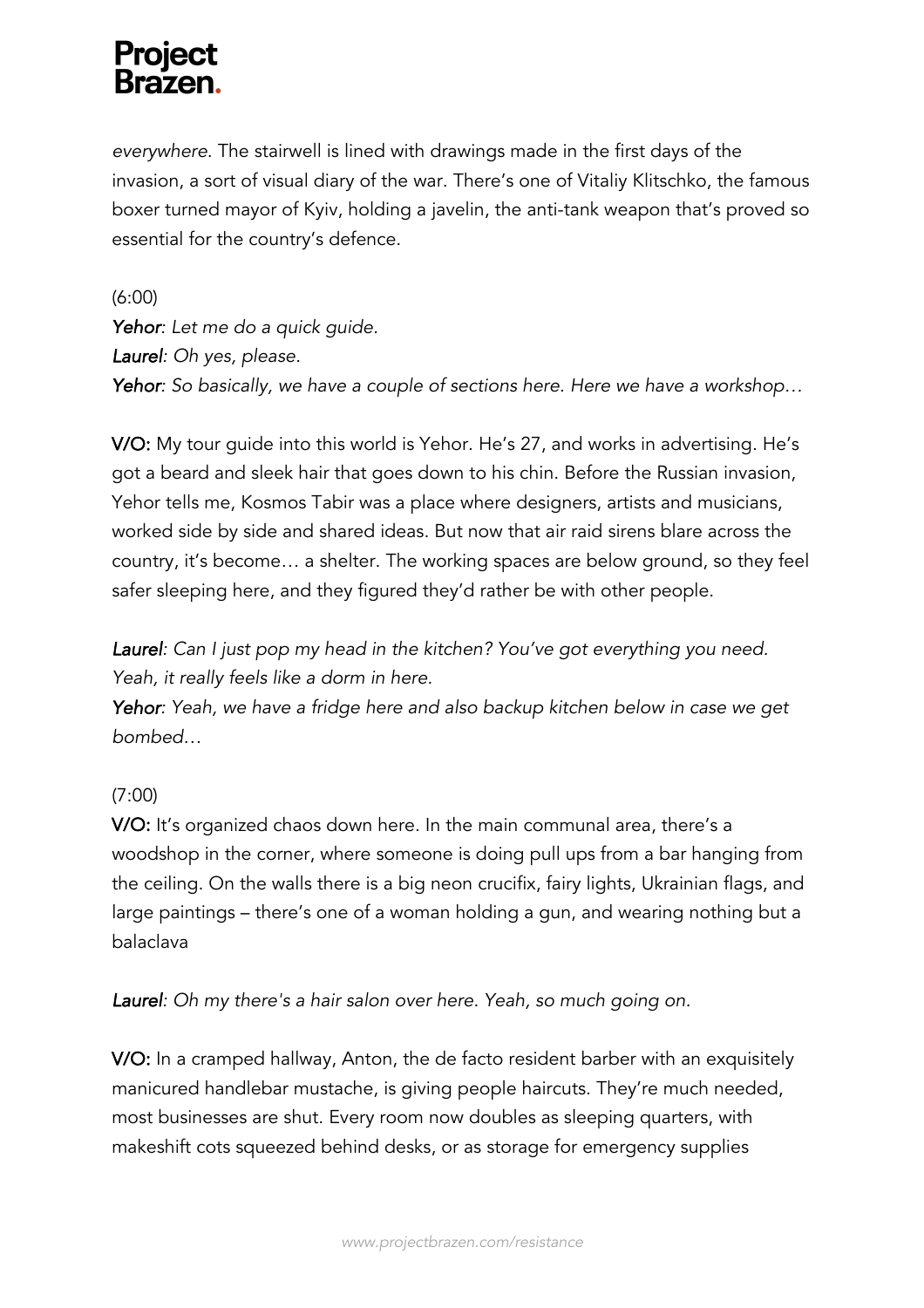*Laurel: Every door is a new surprise. Yeah. Like we're in a magical Wonderland. So what are they doing in? What are they doing in there?* 

### (8:00)

V/O: Behind one door, there's a guy using a drill press to make quick and dirty smoke grenades out of plywood. Behind another, a designer is hunched underneath a loft bed he had just built. He's using a 3D printer to make a sort of grappling hook that's meant to help soldiers detonate mines. The Russians have left mines all over Ukraine, so de-mining has become an urgent priority.

*Artist: So 3d prints, it's like my hobby.*

*Laurel: So what does this do?*

*Artist: This thing when you discharge mines, you grab on like this and under this the mine goes boom and you save your legs.*

V/O: Yehor tells me, this is actually a pretty quiet day at Kosmos Tabir.

*Yehor: We can have a bit of a day off today because we run out of materials to produce bullet proof vests.*

*Laurel: Oh, that's what you're doing normally? Oh, so you guys are making bulletproof vests.*

*Yehor: And also hedgehogs…*

### (9:00)

V/O: You can see these 'Czech Hedgehogs', as they're known.. on streets all over Ukraine. They're there to block invading tanks and are made out of metal beams soldered together, sticking out like the spikes of a hedgehog. Four days into the invasion, Yehor tells me they realized they could make these hedgehogs out of a nearby artists' workshop. They spread the word on social media that they needed scrap metal, and contacted local scrap yards as well. Since then, they've managed to make 300 hedgehogs for Ukraine's Territorial Defence Force. That old school limo parked out front? Turns out, they've used it to transport the metal beams.

*Yehor: One takes about, like hour or maybe something like that. Day one we produced like maybe five or seven, day two we produce like 20 and it was like a run of maybe a week and a half maybe two weeks.*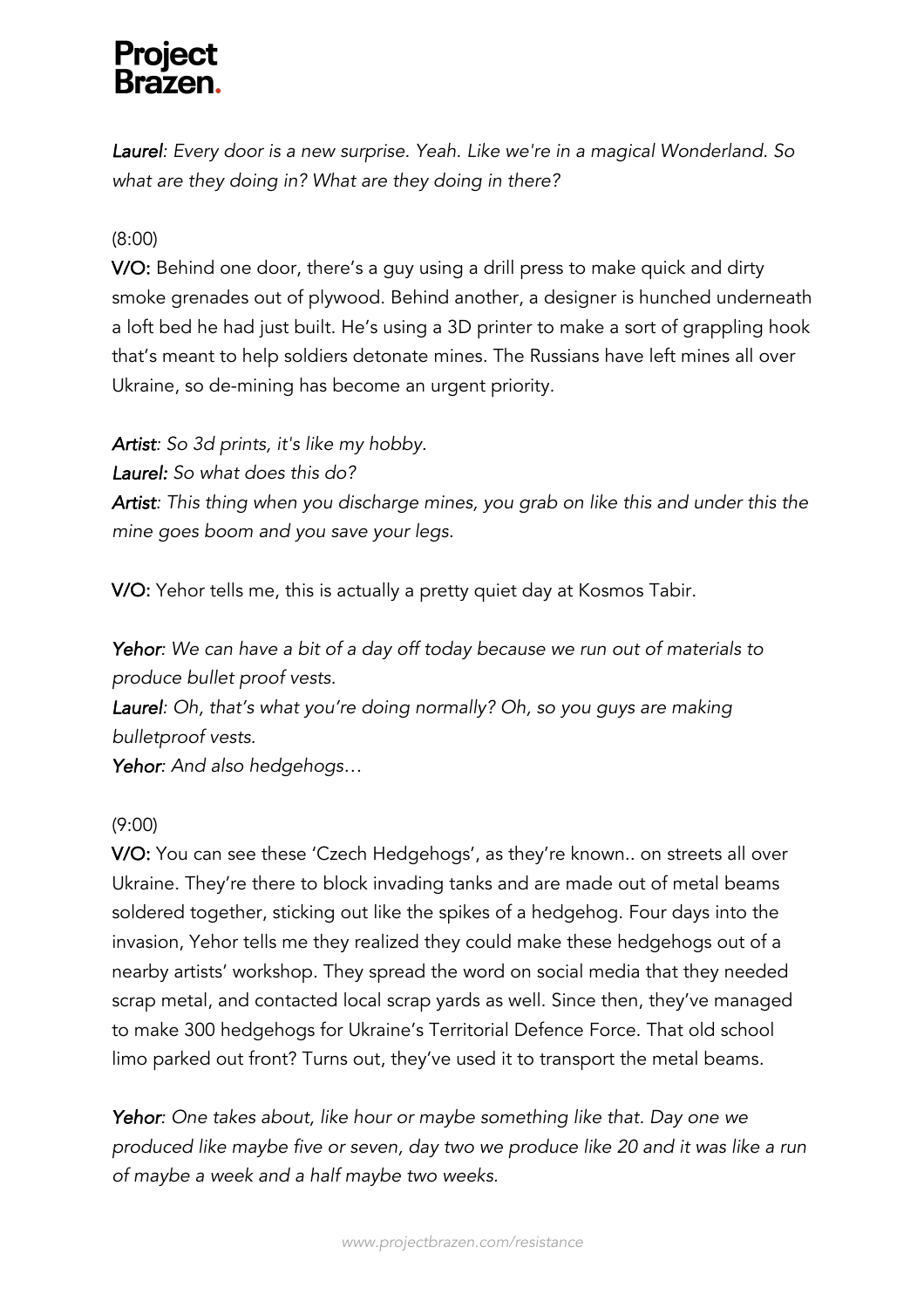*Laurel: Wow, it's like a resistance factory, a creative resistance factory.*

## (10:00) PART THREE: HANDS AND MINDS

V/O: Not everyone is making things with their hands. Yehor shows me into yet another room. Unlike all the others, this one is actually quiet. The walls are soundproofed. This is where they make their own podcast.

*Yehor: We have a small podcast called War Kyiv, war podcast. It's on SoundCloud. We interview people from Kosmos Tabir about like events and how they, feel what they think about.* 

*Laurel: So you started making it about a week after the war started? Yehor: Yeah.* 

*Laurel: I mean, for me, it's so remarkable or surprising that a war breaks out and one of your first reactions is to create a podcast.*

*Yehor: If you just sit in this shelter and have all the capacity to do something, it's like it became something natural because someone has an idea. Or maybe we can do a podcast because you just just sitting and waiting, it's no good use of time.* 

### (11:05)

V/O: So instead, Yehor explains, they're using the studio and mics they already have to create something as a community – an outlet where they can process their experiences and trauma together.

#### *Laurel: Who listens to it?*

*Yehor: Most, most from Ukraine and some portion from Russia and Europe. Laurel: Why do you think people from Russia are listening to it? Yehor: Probably people who were at our events when we didn't have like a war with Russia. And secondly, I think there is still a demand for some people for the information that is not from the state media.*

V/O: Yehor's been using his own skills to try to reach Russians, too. He works at an advertising agency pumping out digital marketing campaigns. When Russia invaded, the agency started a new campaign - this time targeting Russian civilians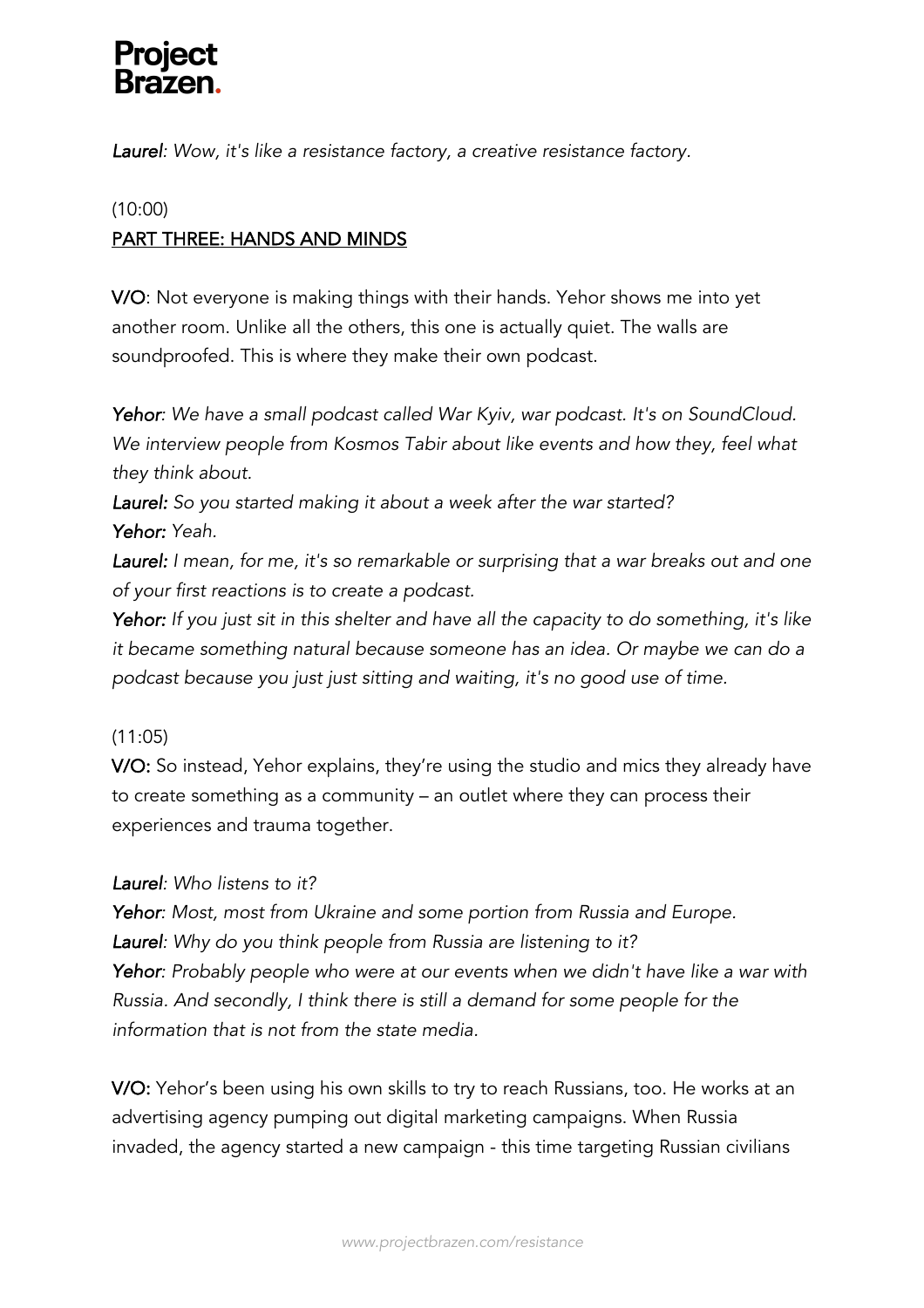with information about the war. They began with movie pirating sites popular with Russians.

### (12:10)

*Yehor: It turned out that a lot of like owners of such websites support Ukraine. And they contacted us somehow to offer free advertisement space on their websites.* 

V/O: So now, along with creating ad campaigns for Ukrainian craft beer, Yehor and his colleagues are trying to wake Russians up to the reality of the war. At first, they tried to shock Russians with graphic imagery.

*Yehor: it was like more of violence-based, it was a lot of like dead soldiers and so on and more sending a message of don't come here because you will die.*

V/O: But then, Yehor says, they looked at the analytics and realized it wasn't working. They found that Russians were reluctant to engage with outright criticism of their country. So, they changed their strategy.

### (12:55)

*Yehor: we realise that seeing the information that we get on clicks, that people are more interested in information about their livelihood, so we basically stopped to produce anything that was like violence based, and started to just communicate information of what's happening here, and how you can avoid being brought to Russian Army, how you can save up, do some something in terms of like, adjusting to the new realities of economics and so on.*

V/O: Branded content for Russians - sponsored by Ukrainians.

### *Laurel: You're teaching Russians how to deal with sanctions?*

*Yehor: Yeah, but it's, it's smarter than that. Because by doing so, we increase the awareness of the problems that is happening because a lot of people are in denial. Laurel: for me, that shows such an extraordinary level of empathy and compassion for regular Russians when so much of the narrative right now in Ukraine is about hating Russia.*

*Yehor: Of course, we hate what they're doing right now, and we hate the situations that people allowed themselves to be placed in when they believe in all this*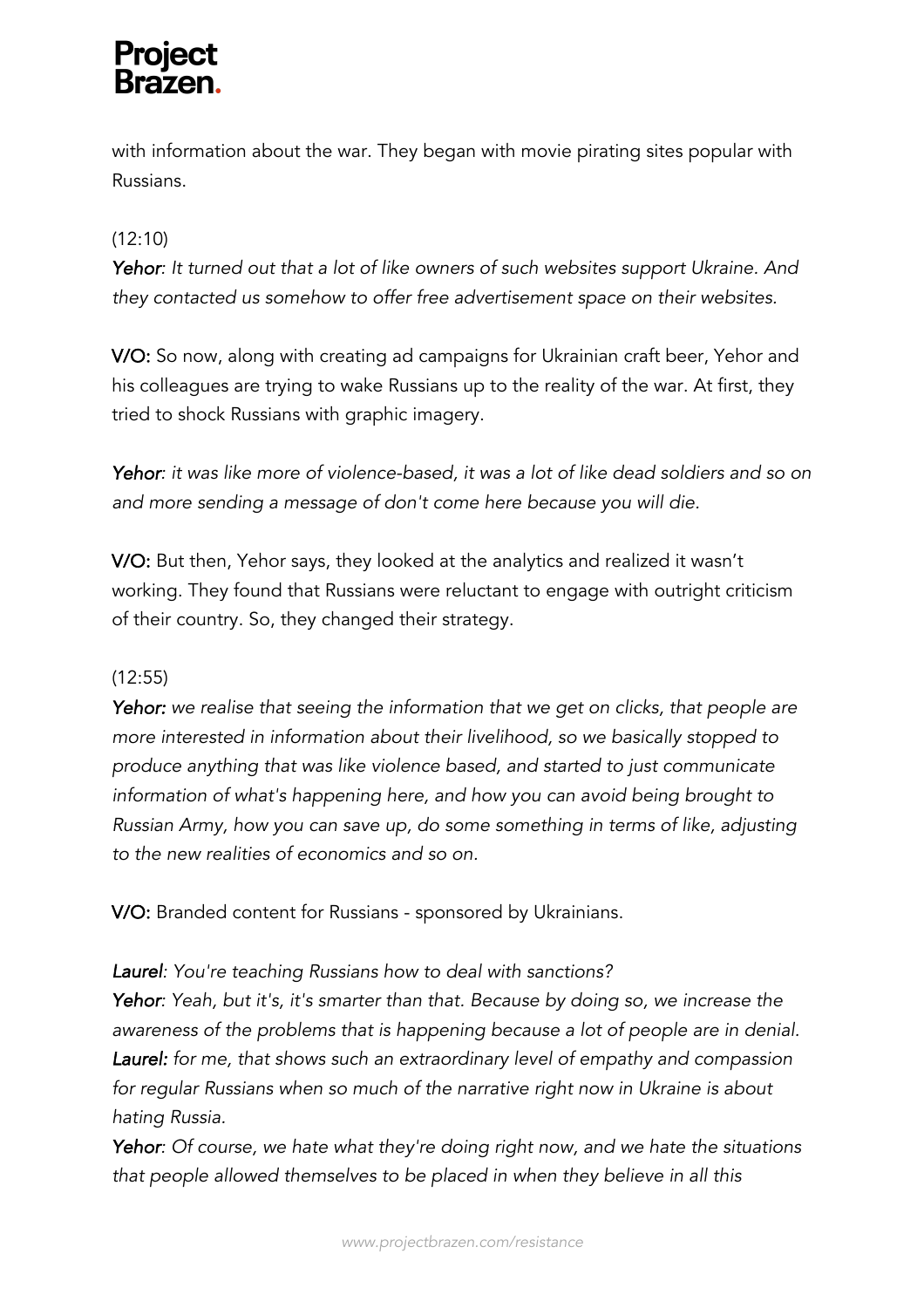*nonsense that's transmitted on the media. But I saw a lot of Russians justifying this by thinking that there is no harm for the people.*

### (14:15)

V/O: Yehor wants Russians to know the *real* truth about what's happening in Ukraine. He thinks that over time, they might just change their minds.

*Laurel: When the world thinks of the war, they think about tanks and guns and soldiers, but actually, Ukraine's creative community is playing a huge role in this war. Yehor: I think it's more of an in an information wars in like tanks and so on, you can you can get the territory, you can bomb something, but Ukrainians are very sure that we don't want any Russian influence here. You can even take cities, but you can never control the population.* 

V/O: We'll be right back

## (15:00) PART FOUR: THE FLORIST

V/O: Back in the village outside of Kyiv, I've left Lilia the seamstress, and driven a few streets over to meet with Lyudmila, a florist and gardener in her late 40s. Since the war started, she's moved in with her elderly mother. She's preparing her own home to host Ukrainians fleeing the war from other parts of the country. Crocuses, pansies and snowdrops are just starting to peek out of the dirt in the small garden outside their home.

### *Lyudmila: [Speaking Russian]*

V/O: The flowers and their beauty, Lyudmila tells me, give her hope… and that they were there for her even during the explosions. Right next to the garden there's an entrance to the cellar, where Lyudmila and her family spent the first three nights of the war under heavy shelling.

(16:05) *Laurel: Is there light down there? Interpreter: Some candles*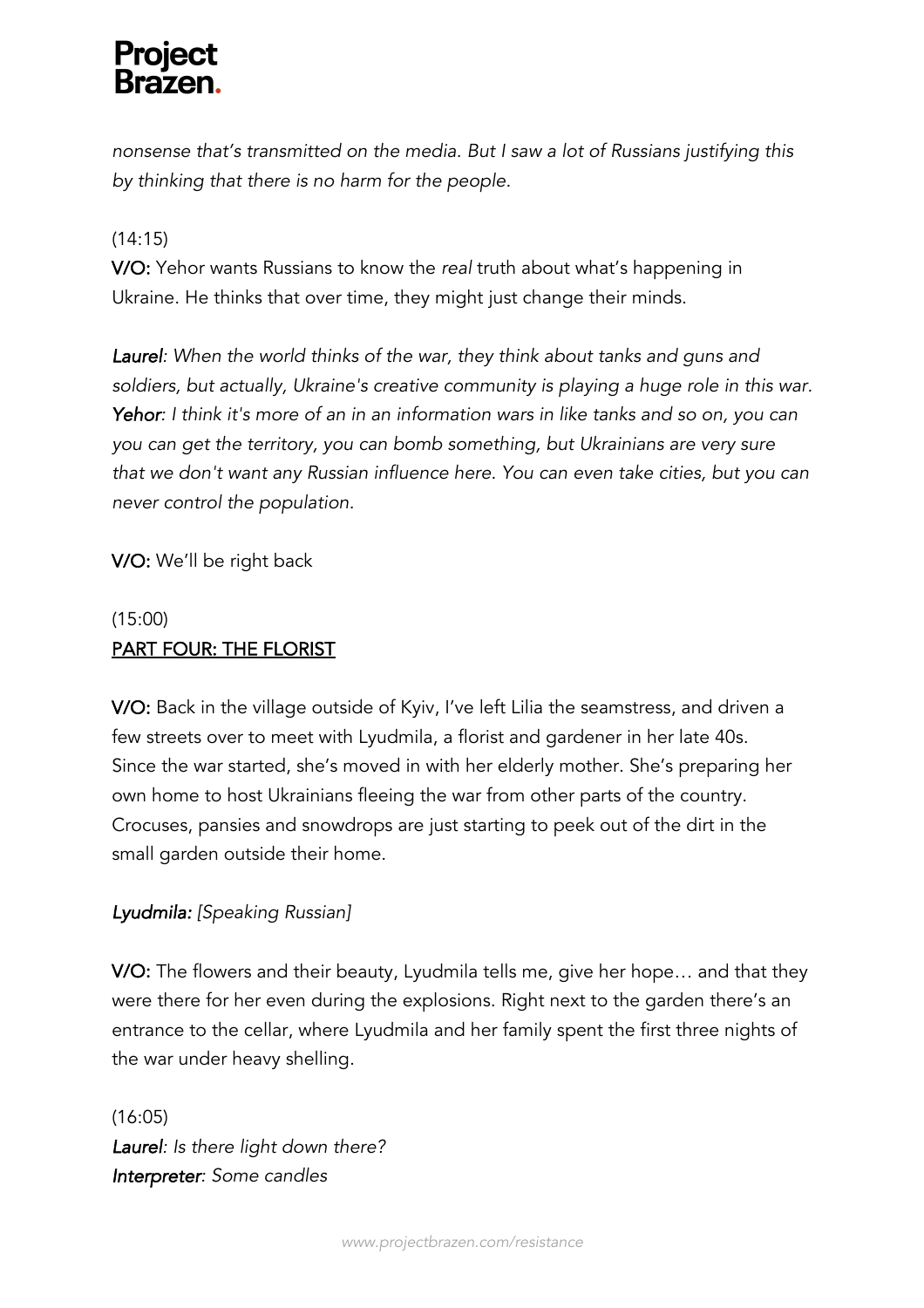*Laurel: So there's no electricity down there. I mean, there's just like these these dark steps that lead underground and it's dark and scary and I can't believe they spent three days down there.* 

V/O: Since the Russian invasion began, Lyudmila has swapped flowers for camouflage as her contribution to the war effort. We head inside, where together with her mother, Lyudmila has been making ghillie suits, which soldiers wear to hide from the enemy. She shows me one she's working on.

*Lyudmila: [Speaking Russian] Interpreter: This is for the sniper. Laurel: Oh, for the sniper, so to camouflage the snipers. Lyudmila: Da...*

### (16:50)

V/O: Her mother is sitting at the kitchen table, tying different shades of brown and green string to netting. Two small dogs lounge at her feet next to the TV. Her mother's thick glasses are on the tip of her nose, her brow furrowed in concentration. The whole time I'm standing in the kitchen her hands never stop working.

*Laurel: How did you learn to make this? Lyudmila: [speaking Russian]*

V/O: Lyudmila says they found the designs for the suits on the internet. Then, they gathered the materials, unthreading old burlap sacks they'd used for food storage, and collecting scraps of denim from a local garment factory. Yesterday, a soldier stopped by and said the suits were good, but needed a bit more green, so Lyudmila tells me she added in a few extra strips of fabric overnight, improving on her design. Lyudmila is proud of their work. But her voice cracks. Next to her, her mother weeps without making a sound. Lyudmila says she never thought they'd be in this situation.

#### (18:00)

*Lyudmila: [speaking Russian] Interpreter: She was a florist and she can't even imagine that she'll do it.*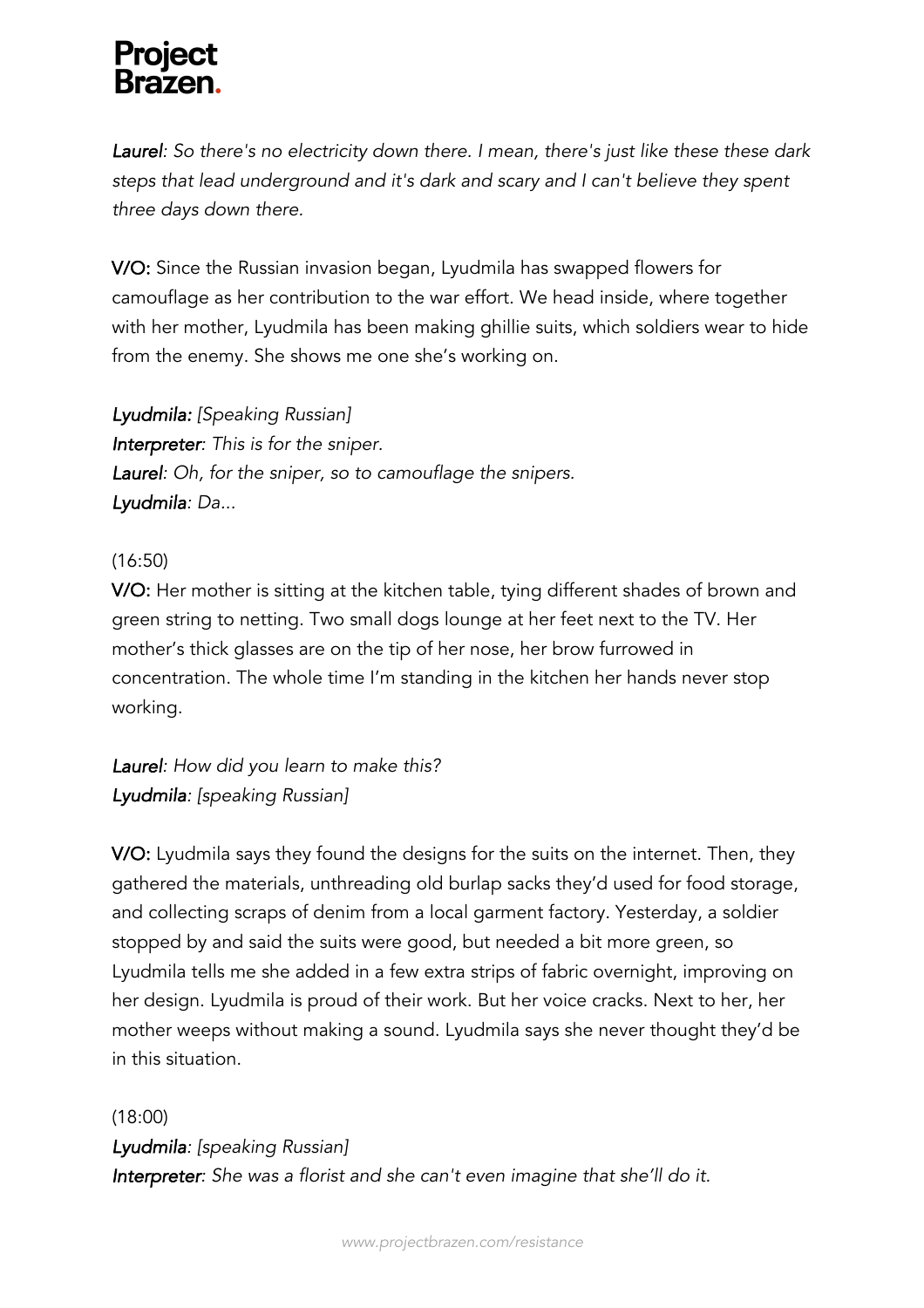### *Lyudmila: [speaking Russian]*

V/O: She says that every morning, they wake up not knowing if this will be their last day in their home, or if they'll even make it to tomorrow.

#### *Lyudmila: [speaking Russian]*

V/O: But they're confident Ukraine can win she says, and they are doing what they can to bring victory closer.

### *Lyudmila: [speaking Russian]*

V/O: She tells me that as Ukrainians, they have the right to live on their land, and to enjoy their lives. No one, she says, has the right to take either away from them.

#### (19:15)

V/O: That's it for today. Next, we travel east to the city of Kharkiv, where we hear stories from those living under constant shelling, and those trying to escape.

*Sergei: It's like my apartment. I bought it. It's my place. I can't leave it. If I will die, I will die, but I will stay in my apartment.*

#### **CREDITS**

V/O: Resistance: Stories from Ukraine is a production of Project Brazen in partnership with PRX.

It's hosted by me, Laurel Chor. I've been reporting from the field with Arman Dzidzovic and Andrii Kalashnikov. Bradley Hope, Tom Wright and Nicholas Brennan are executive producers. Rowan Slaney, Megan Dean, Clair Urbahn, and Soobin Kim produced this episode, with associate producing from Giulia Franchi and Francesca Gilardi Quadrio Curzio. Susie Armitage is our Story Editor. Cover Design by Ryan Ho. For PRX, Jason Saldanha and Julie Shapiro.